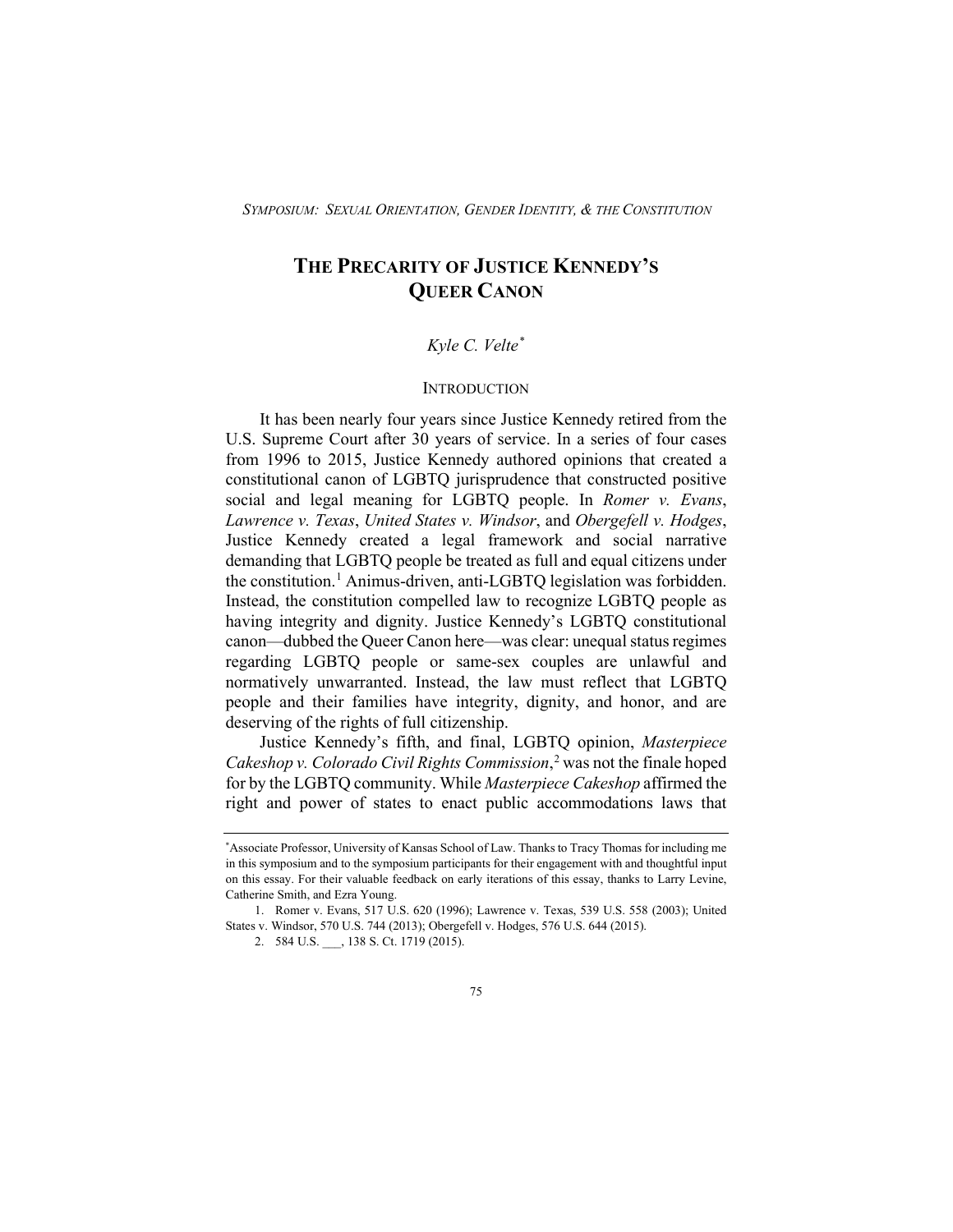### 76 CONLAWNOW [13:75

prohibit sexual orientation and gender identity ("SOGI") discrimination, Justice Kennedy nevertheless held that a traditional Christian baker would prevail on his First Amendment Free Exercise challenge to Colorado's public accommodations law.

LGBTQ-rights advocates were deeply concerned when Justice Kavanaugh replaced Justice Kennedy, just as they were when Justices Gorsuch and Barrett took their seats on the Court. That concern might be summarized in one question: What will a post-Justice Kennedy Court mean for LGBTQ people and the 25 years of constitutional progress reflected in his Queer Canon?

Given that we now have two LGBTQ decisions from the post-Justice Kennedy Court, this essay seeks to answer that question. Through a comparative analysis of the Court's two post-Justice Kennedy decisions, *Bostock v. Clayton County*[3](#page-1-0) and *Fulton v. City of Philadelphia*, [4](#page-1-1) Justice Kennedy's Queer Canon, and his opinion in *Masterpiece Cakeshop*, this essay contends that the progress made during the Justice Kennedy era is a fragile progress, one that is under threat by the current Court.

# I. SECURING CONSTITUTIONAL EQUALITY: JUSTICE KENNEDY'S QUEER CANON

### *A. Animus, Dignity, Liberty, and Equality*

For many (though not all<sup>[5](#page-1-2)</sup>) LGBTQ people and our allies, Justice Kennedy's legacy is often described in glowing terms, characterizing him as the hero or savior of our community.<sup>[6](#page-1-3)</sup> The Queer Canon, a series of four cases over nearly two decades, formed the basis of the exalted status enjoyed by Justice Kennedy in much of the LGBTQ community: *Romer* 

<sup>3.</sup> 590 U.S. \_\_\_, 140 S. Ct. 1731 (2020).

<sup>4.</sup> 593 U.S. \_\_\_, 141 S. Ct. 1868 (2021).

<span id="page-1-2"></span><span id="page-1-1"></span><span id="page-1-0"></span><sup>5</sup>*. See, e.g.*, Russell K. Robinson, *Justice Kennedy's White Nationalism*, 53 U.C. DAVIS L. REV. 1027, 1030 (2019) (noting that while Justice Kennedy "underscored the importance of affirming gays' and lesbians' dignity and inclusion as full citizens, his jurisprudence fostered a hierarchy of belonging and exclusion along lines including race, gender, national origin, religion, citizenship, and their intersections"); *id.* at 1042 (explaining that the author decided to focus on Justice Kennedy "because I fear that his prominent role in the sexual orientation cases will enable myth-making that frames him as more progressive than he actually was"); *id.* at 1045 (arguing that "white nationalism persisted as an undercurrent in Justice Kennedy's subsequent cases concerning sexual orientation, family formation, and the right to marry" and "notwithstanding his flowery rhetoric, for Justice Kennedy, constitutional liberty does not in fact extend equally and neutrally to all").

<span id="page-1-3"></span><sup>6</sup>*. See, e.g.*, Adam Liptak, *Surprising Friend of Gay Rights in a High Place*, N.Y. TIMES (Sept. 1, 2013), [https://www.nytimes.com/2013/09/02/us/surprising-friend-of-gay-rights-in-a-high](https://www.nytimes.com/2013/09/02/us/surprising-friend-of-gay-rights-in-a-high-place.html/)[place.html/;](https://www.nytimes.com/2013/09/02/us/surprising-friend-of-gay-rights-in-a-high-place.html/) Ruthann Robson, *Justice Ginsburg's* Obergefell v. Hodges, 84 UMKC L. REV. 837, 837-38 (2016) (collecting sources).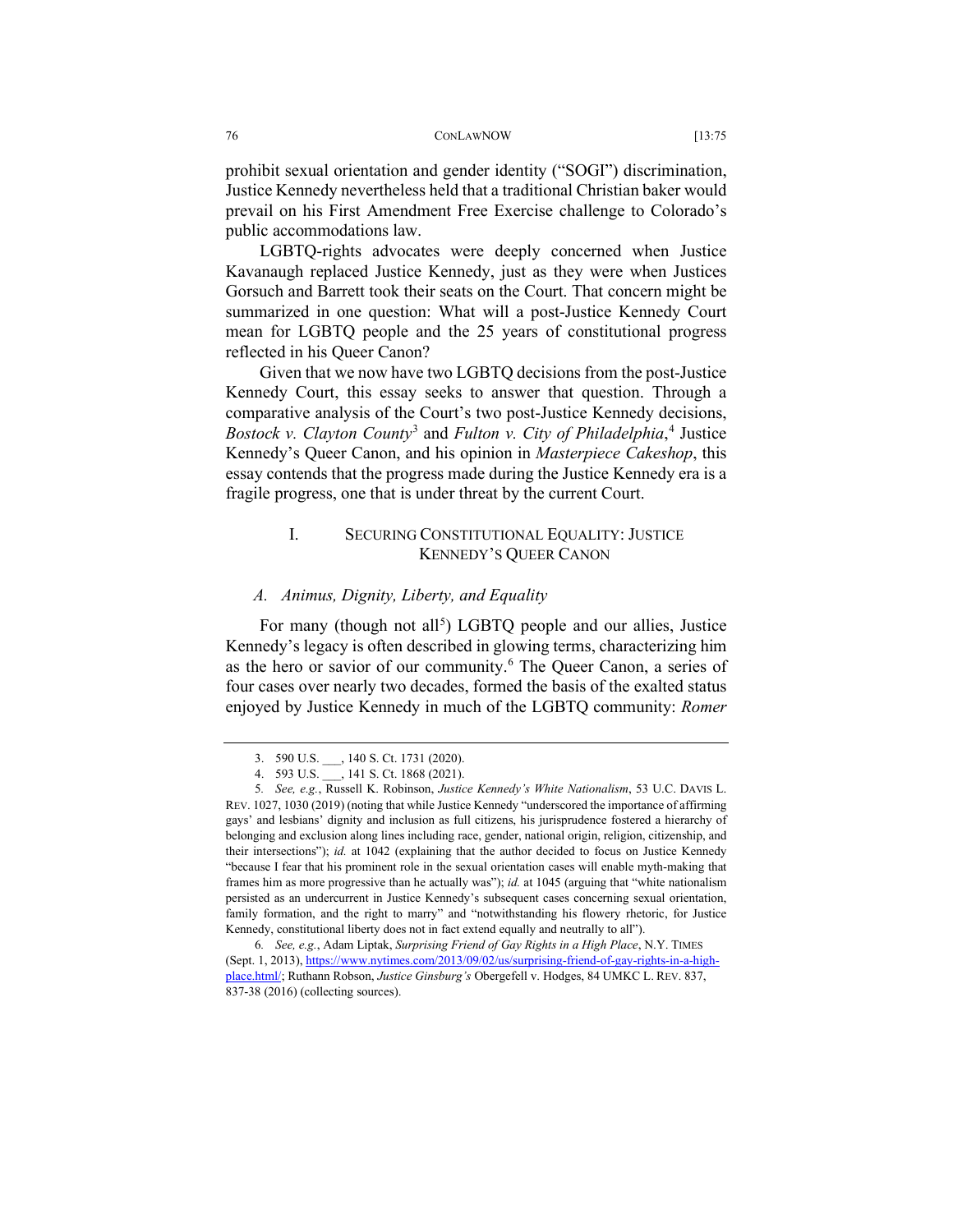*v. Evans*, [7](#page-2-0) *Lawrence v. Texas*, [8](#page-2-1) *United States v. Windsor*, [9](#page-2-2) and *Obergefell v. Hodges*. [10](#page-2-3)

In these cases, Justice Kennedy established a doctrinal lens that wove together notions of animus, dignity, liberty, and equality; together these concepts informed his application of the Fourteenth Amendment's Equal Protection and Due Process Clauses in LGBTQ cases. His analysis was sometimes marked by an intertwining of these two clauses; he observed that they are related and that each informs the other.<sup>[11](#page-2-4)</sup>

Certainly, these cases handed LGBTQ people important legal victories. Along with legal rights and protections, the Queer Canon did meaningful normative work to make visible and validate LGBTQ lives.<sup>[12](#page-2-5)</sup> Taken together, the Queer Canon packs a powerful expressive punch that arguably has been an important part of the rapid cultural shift in the acceptance of LGBTQ people in American society.<sup>[13](#page-2-6)</sup>

Justice Kennedy's LGBTQ animus doctrine made its debut in *Romer*. His majority opinion struck down a sweeping amendment to the Colorado Constitution that would have repealed existing antidiscrimination laws prohibiting SOGI discrimination and barred any such protections in the future (whether implemented through judicial, legislative, or executive efforts).<sup>[14](#page-2-7)</sup> Given the "exceptional" qualities of the amendment, including its "peculiar property of imposing a broad and undifferentiated disability on a single named group,"[15](#page-2-8) Justice Kennedy drew the "inevitable inference" that the amendment was fueled by animosity toward LGBTQ people.[16](#page-2-9) Relying on settled equal protection law that "a bare . . . desire to

<span id="page-2-4"></span><span id="page-2-3"></span><span id="page-2-2"></span><span id="page-2-1"></span><span id="page-2-0"></span>11*. See, e.g., Lawrence*, 539 U.S. at 575 ("Equality of treatment and the due process right to demand respect for conduct protected by the substantive guarantee of liberty are linked in important respects, and a decision on the latter point advances both interests.").

<span id="page-2-5"></span>12*. See* Kyle C. Velte, Obergefell's *Expressive Promise*, 6 HOUS. L. REV. 157, 162 (2015) ("*Obergefell* uses sweeping language on three themes that are central to our national identity and comprise our social norms: change, dignity, and liberty. Justice Kennedy connects these themes to LGBT people and in doing so, 'sends a message' about what is 'appropriate behavior' toward LGBT people.")

<span id="page-2-6"></span>13*. See* Jacob Poushter & Nicholas Kent, *The Global Divide on Homosexuality Persists*, PEW RESEARCH CENTER (June 25, 2020) (noting that between 1994 and 2019, the percentage of Americans who believe that "homosexuality" should be accepted in society rose from 46% to 72%), [https://www.pewresearch.org/global/2020/06/25/global-divide-on-homosexuality-persists/.](https://www.pewresearch.org/global/2020/06/25/global-divide-on-homosexuality-persists/) 

14*. Romer*, 517 U.S. at 627.

<span id="page-2-9"></span><span id="page-2-8"></span><span id="page-2-7"></span>16*. Id.* (concluding that the amendment's "sheer breadth is so discontinuous with the reasons offered for it that the amendment seems inexplicable by anything but animus toward the class it affects").

<sup>7.</sup> 517 U.S. 620 (1996).

<sup>8.</sup> 539 U.S. 558 (2003).

<sup>9.</sup> 570 U.S. 744 (2013).

<sup>10.</sup> 576 U.S. 644 (2015).

<sup>15</sup>*. Id.* at 632.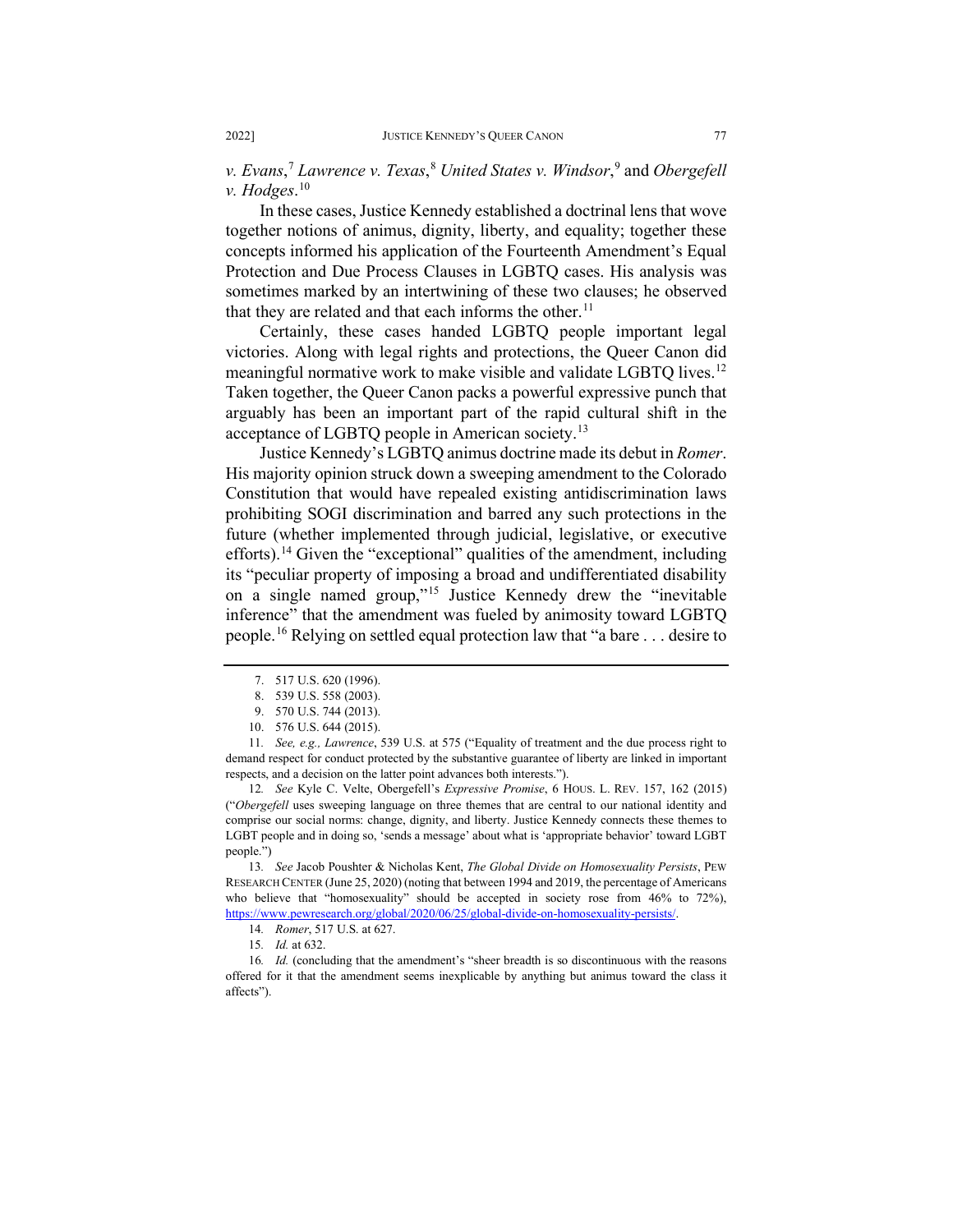Rejecting anti-LGBTQ animus as a legitimate basis for lawmaking, *Romer*'s message was simple yet transformational: LGBTQ people deserve to be treated with civility. The constitution's equality norm applies to LGBTQ citizens just as it does to everyone else. This legal (and expressive and normative) rejection of animus as a basis for lawmaking foreshadowed Justice Kennedy's later embrace of dignity as a guiding principle of constitutional interpretation vis-à-vis SOGI.[18](#page-3-1)

That embrace took place seven years later in *Lawrence*, in which dignity, scaffolded by a liberty interest protected by due process, were Justice Kennedy's normative and legal touchstones. In holding that the Texas sodomy law violated the Fourteenth Amendment's promise of due process, Justice Kennedy's characterized the Court's decision to uphold a similar sodomy law in *Bowers v. Hardwick*—just seventeen years earlier—as one that both stigmatizes<sup>[19](#page-3-2)</sup> and "demeans the lives of"<sup>[20](#page-3-3)</sup> LGBTQ people. As a legal matter, the due process liberty interest recognized and protected the right of LGBTQ people to engage in samesex intimate conduct without fear of criminal prosecution—to do so, in other words, "and still retain their dignity as free persons."[21](#page-3-4) In *Lawrence*, liberty and dignity worked together to build on *Romer*'s animus holding: While *Romer* may be understood through a "tolerance"<sup>22</sup> lens (bare animus is not a legitimate government interest on which to pass anti-LGBTQ laws), *Lawrence* may be understood through an "acceptance"<sup>[23](#page-3-6)</sup> lens (law must affirmatively recognize and protect the dignity of LGBTQ people to live and love as full citizens, and it does so through the due process liberty right).

Justice Kennedy reprised his animus and dignity doctrines in *Windsor*, in which he wrote the majority opinion striking down a

law.

<sup>17</sup>*. Id.* at 634 (quoting Department of Agriculture v. Moreno, 413 U.S. 528, 534 (1973)).

<span id="page-3-2"></span><span id="page-3-1"></span><span id="page-3-0"></span><sup>18</sup>*. See generally*, Allyson C. Yankle & Daniel Tagliarina, *Adjudicating Dignity: Judicial Motivations and Justice Kennedy's Jurisprudence of Dignity*, 46 HASTINGS CONST. L.Q. 713 (2019) (tracing Justice Kennedy's development of a dignity doctrine and theorizing *how* he accomplished it).

<sup>19</sup>*. Lawrence,* 593 U.S. at 575.

<sup>20</sup>*. Id.* at 575.

<sup>21</sup>*. Id.* at 567.

<span id="page-3-5"></span><span id="page-3-4"></span><span id="page-3-3"></span><sup>22</sup>*. See, e.g.*, Stephen Hall, *Creating an Inclusive Society–Tolerance vs. Acceptance*, RUMINATING.ORG (May 30, 2016)[, https://ruminating.org/news/creating-an-inclusive-society](https://ruminating.org/news/creating-an-inclusive-society-tolerance-vs-acceptance/#:%7E:text=Tolerance%20is%20defined%20by%25%2020Dictionary,reception%3B%20approval%3B%20favor%E2%80%9D)[tolerance-vs-acceptance/#:~:text=Tolerance%20is%20defined%20by%](https://ruminating.org/news/creating-an-inclusive-society-tolerance-vs-acceptance/#:%7E:text=Tolerance%20is%20defined%20by%25%2020Dictionary,reception%3B%20approval%3B%20favor%E2%80%9D) 

<span id="page-3-6"></span>[<sup>20</sup>Dictionary,reception%3B%20approval%3B%20favor%E2%80%9D.](https://ruminating.org/news/creating-an-inclusive-society-tolerance-vs-acceptance/#:%7E:text=Tolerance%20is%20defined%20by%25%2020Dictionary,reception%3B%20approval%3B%20favor%E2%80%9D)  23*. See id.*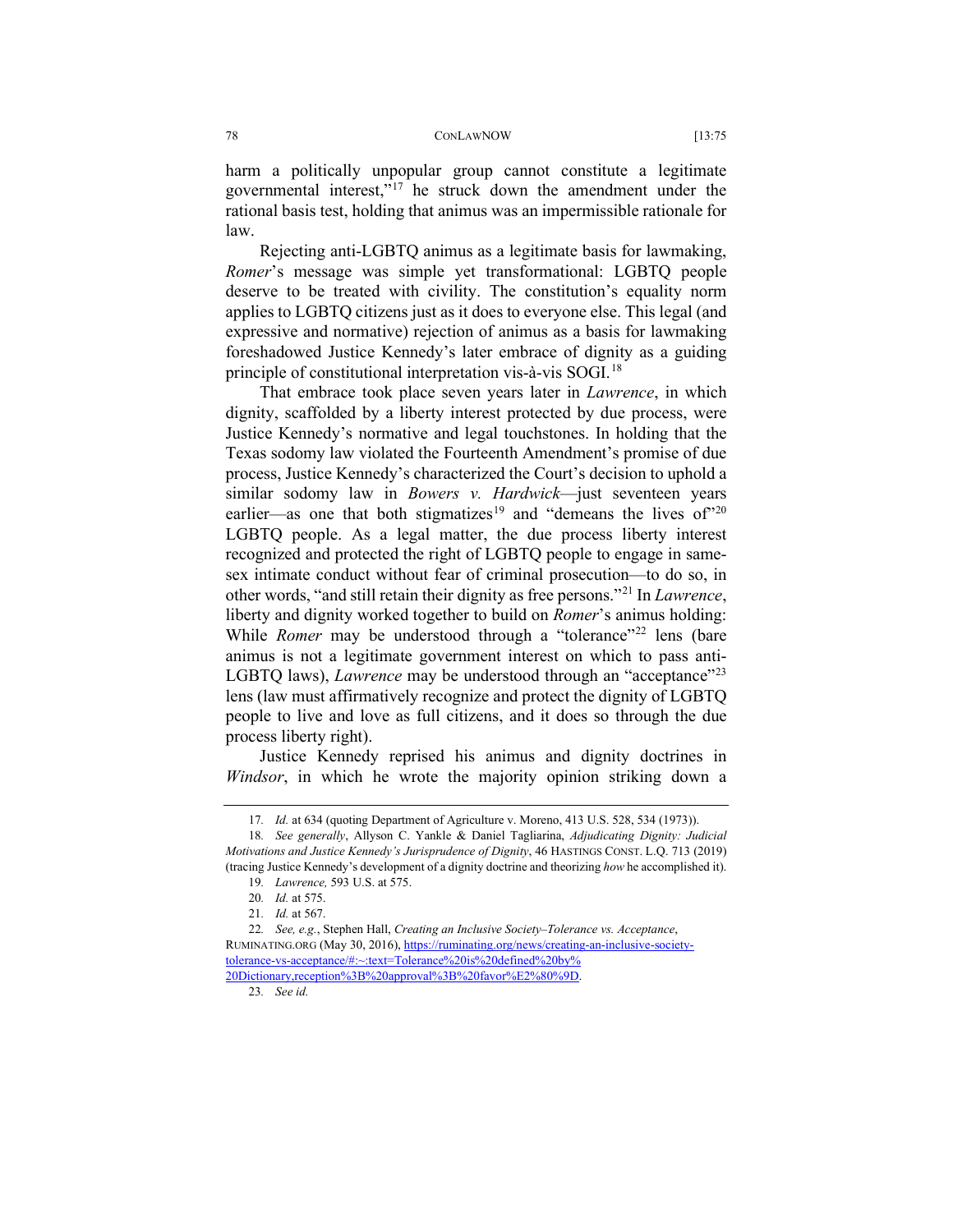provision of the federal Defense of Marriage Act ("DOMA"). That provision mandated marriage be defined as between a man and a woman for the purpose of federal law, in effect erasing same-sex marriages that were then legal under the law of several states.<sup>[24](#page-4-0)</sup> Contrasting the states' conferral of "a dignity and status of immense import"<sup>[25](#page-4-1)</sup> in permitting such marriages, Justice Kennedy described the federal government's erasure of them as an "injury and indignity" that constituted "a deprivation of an essential part of the liberty protected by the Fifth Amendment.<sup>"[26](#page-4-2)</sup> Moreover, Justice Kennedy determined the "essence" of Congress's intent in passing DOMA was the flip-side of dignity: animus—to express moral disapproval of LGBTQ identities, to stigmatize LGBTQ people, and to humiliate their children.<sup>[27](#page-4-3)</sup>

Finally, in *Obergefell* Justice Kennedy centered equality and dignity, while minimizing the rhetoric of animus, when he held that the fundamental right to marry includes same-sex couples.<sup>[28](#page-4-4)</sup> His pivot away from animus foreshadowed his opinion in *Masterpiece Cakeshop*, explored below. While he did hold that denying the marriage right to same-sex couples created stigma and was demeaning, he went out of his way to declare that those who oppose same-sex marriage were *not* expressing animus: "Many who deem same-sex marriage to be wrong reach that conclusion based on decent and honorable religious or philosophical premises, and neither they nor their beliefs are disparaged here."<sup>[29](#page-4-5)</sup> Justice Kennedy further described such opposition as "sincere."<sup>[30](#page-4-6)</sup>

*Obergefell* certainly was a positive legal and normative victory for the LGBTQ community. Justice Kennedy's closing proclamation— "[LGBTQ people] ask for equal dignity in the eyes of the law. The Constitution grants them that right"[31](#page-4-7)—might be characterized as moving the needle for LGBTQ people from "acceptance" to "inclusion."[32](#page-4-8) But, as

<sup>24</sup>*. Windsor*, 570 U.S. at 749.

<sup>25</sup>*. Id.* at 768.

<sup>26</sup>*. Id.*

<span id="page-4-4"></span><span id="page-4-3"></span><span id="page-4-2"></span><span id="page-4-1"></span><span id="page-4-0"></span><sup>27</sup>*. Id.* at 770, 772 (stating that the "avowed purpose and practical effect" of DOMA was "to impose a disadvantage, a separate status, and so a stigma upon all who enter into same-sex marriages" and noting that DOMA "humiliates tens of thousands of children now being raised by same-sex couples").

<sup>28.</sup> 576 U.S. at 670-71.

<sup>29</sup>*. Id.* at 672.

<sup>30</sup>*. Id.*

<sup>31</sup>*. Id.* at 681.

<span id="page-4-8"></span><span id="page-4-7"></span><span id="page-4-6"></span><span id="page-4-5"></span><sup>32</sup>*. See, e.g*., Sesil Pir, *Reclaiming Our Space: Why We Need To Move From Tolerance To Acceptance For Inclusion*, FORBES (June 27, 2021), [https://www.forbes.com/sites/sesilpir/](https://www.forbes.com/sites/sesilpir/%E2%80%8C2021/06/27/reclaiming-our-space-why-we-need-to-move-from-pride-to-acceptance/?sh=5c0623d03b0d/) [2021/06/27/reclaiming-our-space-why-we-need-to-move-from-pride-to](https://www.forbes.com/sites/sesilpir/%E2%80%8C2021/06/27/reclaiming-our-space-why-we-need-to-move-from-pride-to-acceptance/?sh=5c0623d03b0d/)[acceptance/?sh=5c0623d03b0d/.](https://www.forbes.com/sites/sesilpir/%E2%80%8C2021/06/27/reclaiming-our-space-why-we-need-to-move-from-pride-to-acceptance/?sh=5c0623d03b0d/)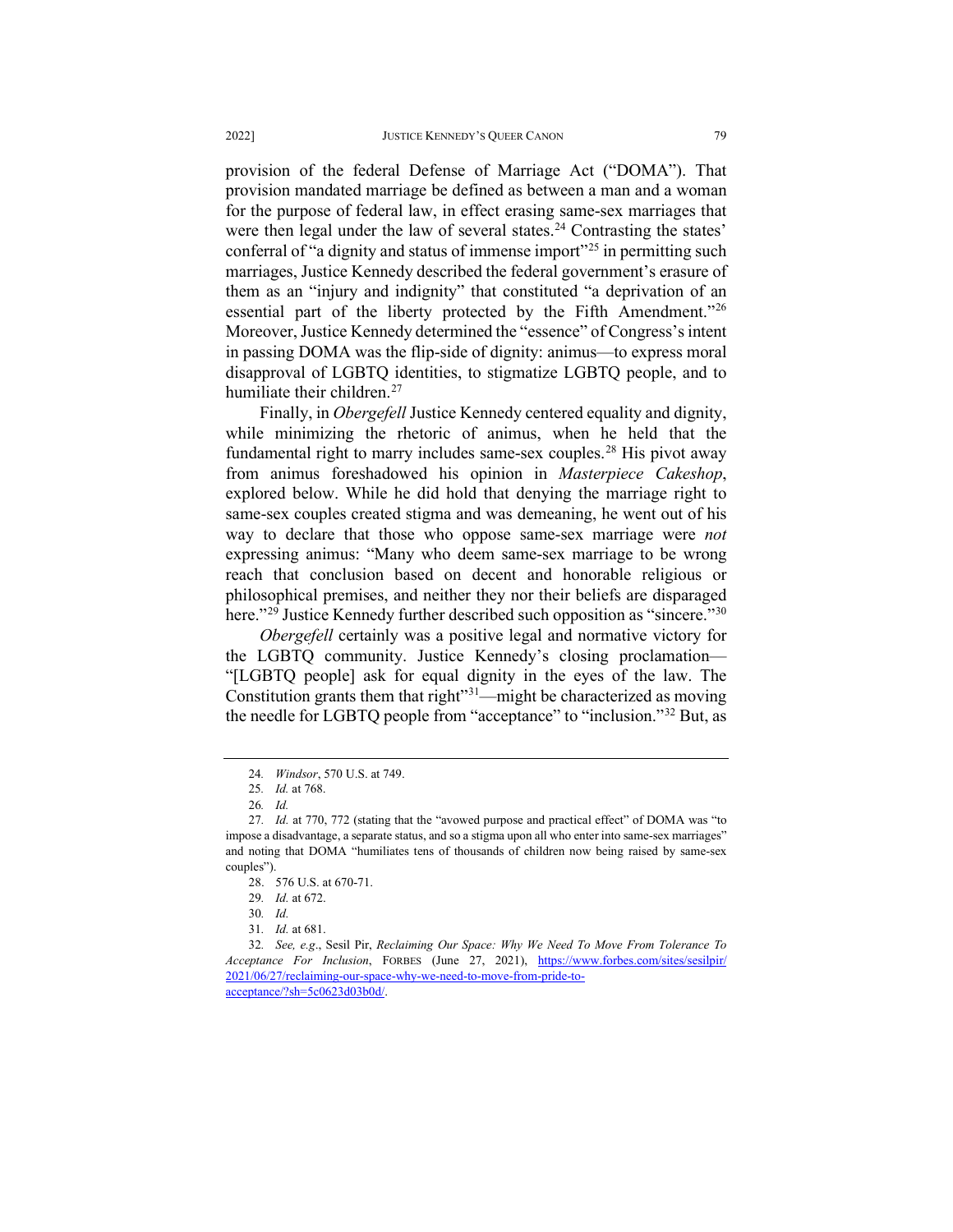discussed below, the shift away from animus in Justice Kennedy's rhetoric and analysis may have contributed to the destabilization of LGBTQ rights with the current Court.

These cases created and protected legal rights of LGBTQ people while simultaneously playing a part in the larger, shifting cultural narrative about LGBTQ people—one that was moving from an era of pathologizing, criminalizing, and othering LGBTQ people to one in which LGBTQ lives began to be normalized, protected, and respected.<sup>[33](#page-5-0)</sup> The Queer Canon established that LGBTQ people (and their families) are deserving of all the rights of a full citizenship, as well as that LGBTQ people have integrity, dignity, and honor.

Thus, the trouble for LGBTQ people arose not in Justice Kennedy's articulation of pro-LGBTQ rights and protections. Rather, the trouble both doctrinal and normative—began to brew in Justice Kennedy's response to the *backlash* that followed his articulation and recognition of those rights and protections.[34](#page-5-1) In particular, in the wake of his *Obergefell* 

Justice Kennedy's opinion for the Court reached for what he no doubt genuinely believes are the stars, but it wrapped a legal interpretation that is both profound and simple in a miasma of rhetoric about marriage that is both sententious and simplistic. In one of many examples, the opinion's final paragraph speaks of the plaintiffs' "hope . . . not to be condemned to live in loneliness." Imagine what it felt like for the never-married Kagan, the divorced Sotomayor, and the widowed Ginsburg to join that language. Now imagine how much sharper the edge is for a single-mom waitress or bus driver. And consider how disconnected that platitude is from the vibrancy of a community that has generated new forms of kinship in moments of love and grief, sickness and health.

Nan D. Hunter, *Beyond Legalizing Same-Sex Marriage, Justice Kennedy's Opinion Made Profound Arguments About Liberty Under the Constitution and Advanced a Novel Jurisprudence of Dignity*, THE NATION (June 29, 2015), [https://www.thenation.com/article/archive/the-undetermined-legacy](https://www.thenation.com/article/archive/the-undetermined-legacy-of-obergefell-v-hodges/)[of-obergefell-v-hodges/.](https://www.thenation.com/article/archive/the-undetermined-legacy-of-obergefell-v-hodges/) *See also generally*, Laurence H. Tribe, *Equal Dignity: Speaking Its Name*, 129 HARV. L. REV. F. 16, 16 (2015) (noting, with regard to *Obergefell*: "Even among those who emphatically agree with Justice Kennedy that the Constitution affords same-sex couples the right to marry, many are quick to claim that his sweeping opinion was heavy on rhetoric and light on legal reasoning—a political masterstroke but a doctrinal dud."); Robert D. Dodson, *Homosexual Discrimination and Gender: Was* Romer v. Evans *Really a Victory for Gay Rights?*, 35 CAL. WEST. L. REV. 271, 285 (1999) ("The majority decision and its use of rational basis review is odd considered on its own. Justice Kennedy's constitutional analysis left many questions unresolved."); Adam

<span id="page-5-0"></span><sup>33</sup>*. See generally*, Kyle C. Velte, *Why the Religious Right Can't Have Its (Straight Wedding) Cake and Eat It Too: Breaking the Preservation-through-Transformation Dynamic in Masterpiece* Cakeshop v. Colorado Civil Rights Commission, 36 LAW & INEQ. 67, 71 (2018).

<span id="page-5-1"></span><sup>34.</sup> Some LGBTQ-rights scholars were troubled by Justice Kennedy's legal reasoning and rhetoric *during* the creation of the Queer Canon. Frequent critiques included imprecise legal reasoning and sweeping, flowery language that served to obscure that imprecise legal reasoning. These scholars contend that the Queer Canon left LGBTQ people and their allies without a doctrinally robust or doctrinally clear legacy. For example, Nan Hunter noted "razors in [the] apple" of *Obergefell*'s flowery language about marriage: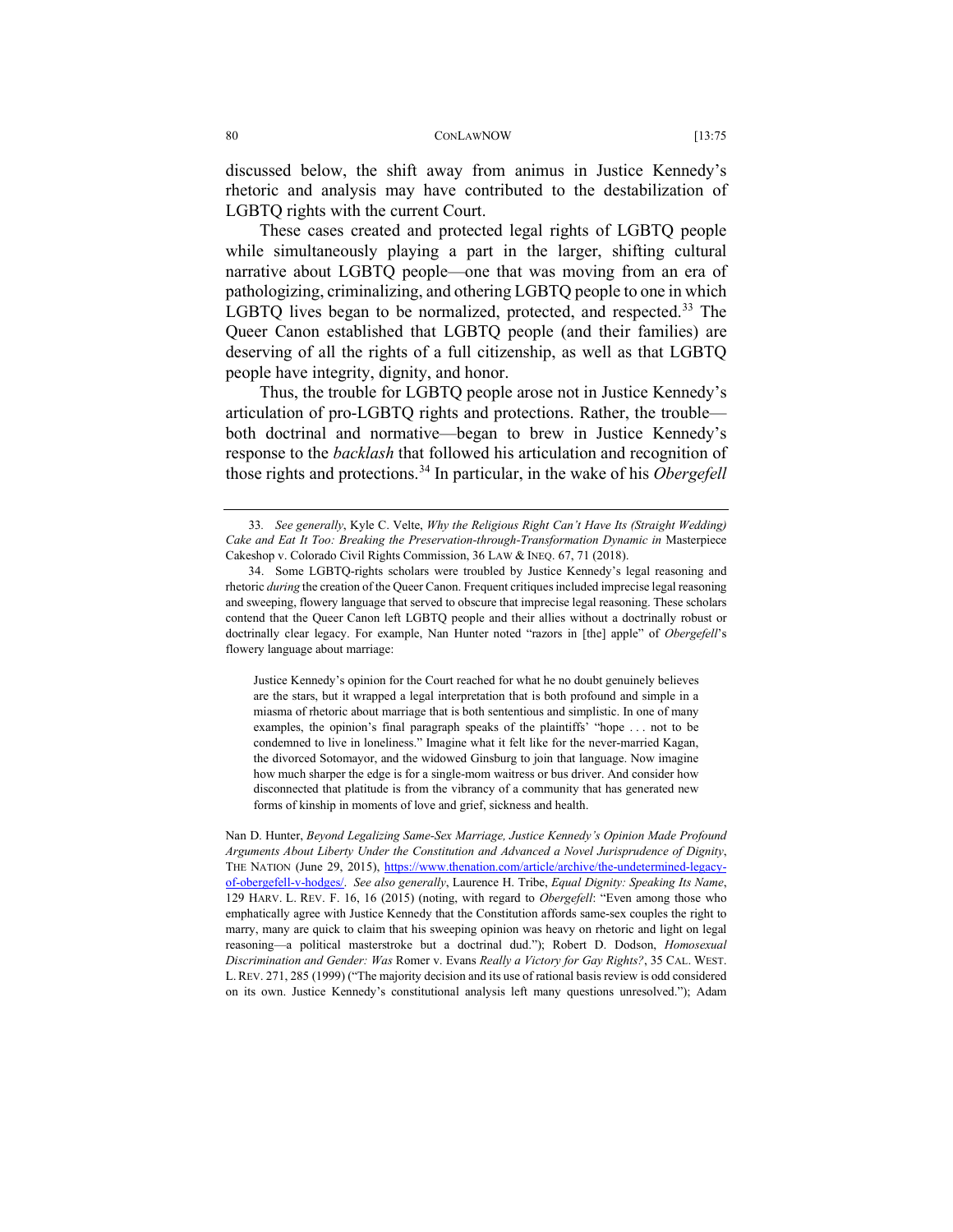opinion rose a nationally-coordinated campaign by the Religious Right<sup>[35](#page-6-0)</sup> to carve out quasi-theocratic zones of exemption from state antidiscrimination law that would allow SOGI discrimination in the marketplace and beyond. As described in the next section, Justice Kennedy's tepid response in *Masterpiece Cakeshop* to the marriage equality backlash likely portended the destabilizing of LGBTQ constitutional rights in the post-Justice Kennedy era.

# *B. Destabilizing Equality:* Masterpiece Cakeshop v. Colorado Civil Rights Commission

Three years after *Obergefell*, Justice Kennedy wrote the majority opinion in *Masterpiece Cakeshop*, which would prove to be his last LGBTQ rights opinion. *Masterpiece Cakeshop* addressed the question of whether the First Amendment's Free Exercise and Free Speech Clauses exempted a traditional Christian baker from complying with a state public accommodations law.[36](#page-6-1) In that case, a baker refused to sell a wedding cake to a same-sex couple in violation of Colorado's public accommodations law, which included SOGI as a protected class.<sup>[37](#page-6-2)</sup> He argued that he was exempt from complying with the law based on his sincerely held religious belief that marriage is between a man and a woman—a belief protected by the First Amendment.<sup>38</sup>

The Court held in his favor on procedural grounds: Justice Kennedy held that some adjudicators in an administrative hearing failed to provide constitutionally required neutrality when they considered the baker's religiously grounded claims.<sup>39</sup> Because those adjudicating the baker's

Lamparello, *Why Justice Kennedy's Opinion in* Windsor *Shortchanged Same-Sex Couples*, 46 CONN. L. REV. ONLINE 27, 29 (2014) ("A closer look at *Windsor . . .* reveals that same-sex couples won *and* lost. While Justice Kennedy's opinion used sweeping rhetoric and blasted DOMA's 'interference with . . . equal dignity,' it amounted to little more than a nebulous discussion of liberty, sprinkled with a federalist glaze."); Lawrence C. Levine, *Justice Kennedy's "Gay Agenda":* Romer, Lawrence, *and the Struggle for Marriage Equality*, 44 MCGEORGE L. REV. 1, 1 (2013) ("Justice Kennedy's key gayrights decisions have been subjected to substantial criticism even by those favoring gay and lesbian rights, however. There are ambiguities in both *Romer* and *Lawrence* that have permitted lower courts to interpret these decisions extremely narrowly.")

<span id="page-6-1"></span><span id="page-6-0"></span><sup>35.</sup> I have previously defined my use of this phrase as a term of art that "describes a group of organizations that specifically harness their Christian faith to target the project of LGBT legal equality. Together, these organizations are the leading voice of the anti-LGBT rights movement in the United States. It is an alliance of evangelical Protestant Christians and American Roman Catholics, whose goal is to stop and reverse these civil rights victories." Kyle C. Velte, *Postponement as Precedent*, 29 S. CAL. REV. L. & SOC. JUST. 1, 3, n.5 (2019).

<span id="page-6-2"></span><sup>36.</sup> 138 S. Ct. at 1723.

<sup>37</sup>*. Id.*

<span id="page-6-3"></span><sup>38</sup>*. Id.* at 1726.

<span id="page-6-4"></span><sup>39</sup>*. Id.* at 1723-24.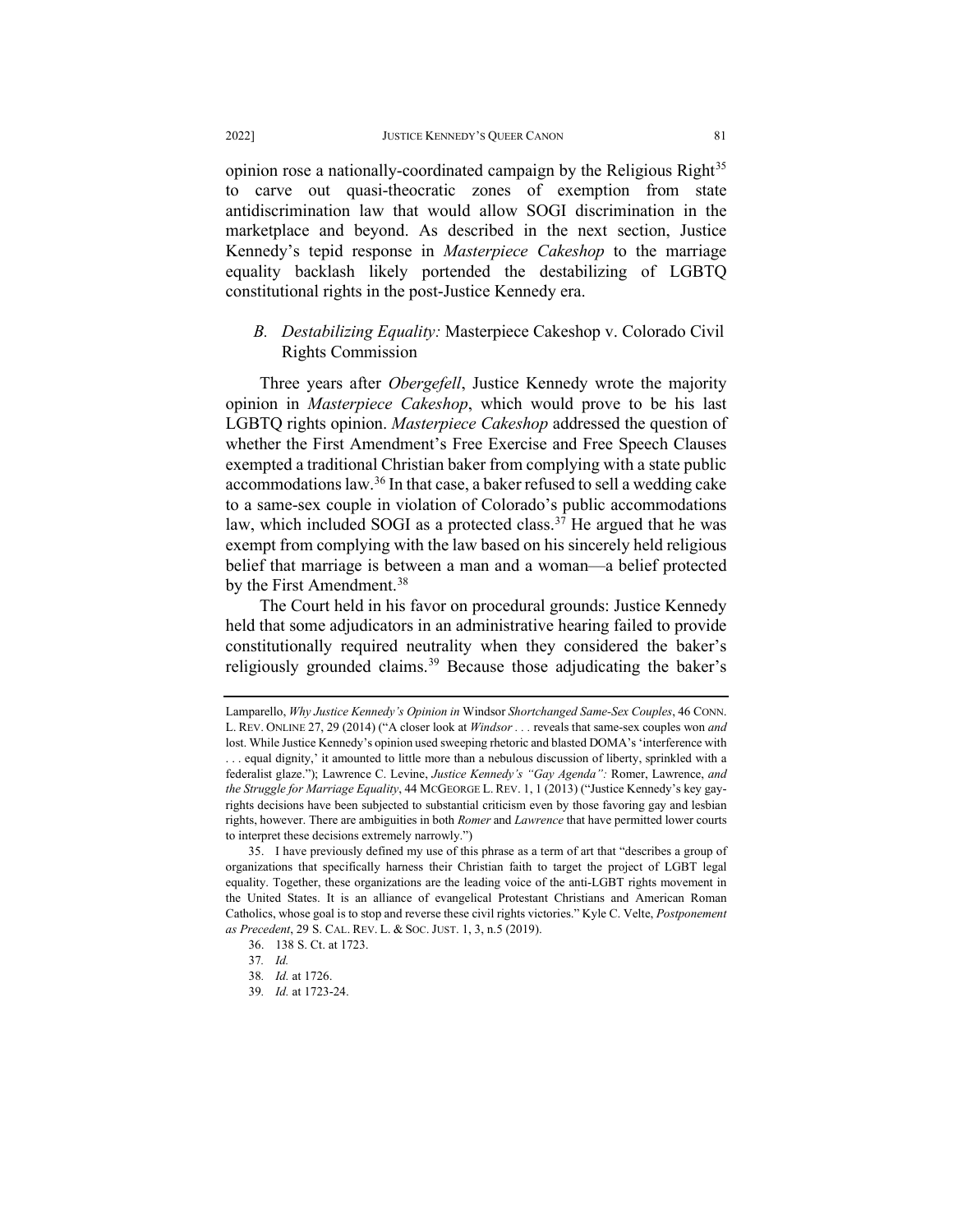claims demonstrated a "clear and impermissible hostility toward the sincere religious beliefs that motivated his objection[,]" the Court held that the baker's free exercise rights had been violated. $40$ 

*Masterpiece Cakeshop* is important for many reasons, two of which are pertinent here. First, the case—and the others like it that are percolating through courts around the United States—are part of a longterm, nationally coordinated campaign by the Religious Right to halt and/or rollback the legal gains made by the LGBTQ community, gains in part attributable to Justice Kennedy's Queer Canon.<sup>[41](#page-7-1)</sup> Through wellfunded and well-connected legal advocacy groups such as the Alliance Defending Freedom, the Religious Right is waging a campaign to radically revise the meaning of the First Amendment vis-à-vis neutral, generally applicable antidiscrimination laws.[42](#page-7-2) The Religious Right's goal is retrenchment of SOGI protections (as well as reproductive rights) $43$  and the expansion of Christian nationalism.<sup>[44](#page-7-4)</sup> The breadth and scope of this campaign thus make the strength (or lack thereof) of Justice Kennedy's Queer Canon significant: Do those cases provide a doctrinal stronghold *against* the onslaught of resistance and pushback?

Second, Justice Kennedy's "punt" in *Masterpiece Cakeshop*—his avoidance of the central merits question of whether the First Amendment supports religious exemptions to public accommodations laws—marks a distinct departure from his previous commitment to uplifting animus, dignity, and equality for LGBTQ people in his Queer Canon.<sup>[45](#page-7-5)</sup> That departure was foreshadowed during the oral arguments in *Masterpiece* 

<span id="page-7-5"></span>45. This is not to say that the *Masterpiece Cakeshop* decision was altogether negative for LGBTQ people; Justice Kennedy did reinforce the importance of SOGI antidiscrimination laws and a state's power to enact such laws. *See Masterpiece Cakeshop*, 138 S. Ct. at 1727. *See also* Douglas NeJaime & Reva Siegel, *Religious Exemptions and Antidiscrimination Law in* Masterpiece Cakeshop, 128 YALE L.J. FORUM 201, 205 (2018) ("Those who characterize the Court's opinion in *Masterpiece Cakeshop* as narrow do not appreciate how the majority rejects certain familiar arguments for expansive religious exemptions from LGBT-protective laws."). Justice Kennedy also included some language affirming the dignity of LGBTQ people and the stigma that community would suffer if merchants were able to turn them away under broad religious exemptions. *See Masterpiece Cakeshop*, 138 S. Ct. at 1727-29. This essay, however, examines those portions of *Masterpiece Cakeshop* that mark Justice Kennedy's shift away from his Queer Canon.

<sup>40</sup>*. Id.* at 1732.

<span id="page-7-1"></span><span id="page-7-0"></span><sup>41</sup>*. See* Sarah Posner, *The Christian Legal Army Behind "Masterpiece Cakeshop*," THE NATION (Nov. 28, 2017), [https://www.thenation.com/article/archive/the-christian-legal-army](https://www.thenation.com/article/archive/the-christian-legal-army-behind-masterpiece-cakeshop/)[behind-masterpiece-cakeshop/.](https://www.thenation.com/article/archive/the-christian-legal-army-behind-masterpiece-cakeshop/) 

<sup>42</sup>*. See generally id.*

<span id="page-7-3"></span><span id="page-7-2"></span><sup>43</sup>*. See* Amy Littlefield, *The Christian Legal Army Behind the Ban on Abortion in Mississippi*, THE NATION (Nov. 30, 2021), [https://www.thenation.com/article/politics/alliance-defending](https://www.thenation.com/article/politics/alliance-defending-freedom-dobbs/)[freedom-dobbs/.](https://www.thenation.com/article/politics/alliance-defending-freedom-dobbs/) 

<span id="page-7-4"></span><sup>44</sup>*. See, e.g.*, Kyle C. Velte, *All Fall Down: A Comprehensive Approach to Defeating the Religious Rights Challenges to Antidiscrimination Statutes*, 49 CONN. L. REV. 1, 3 (2016).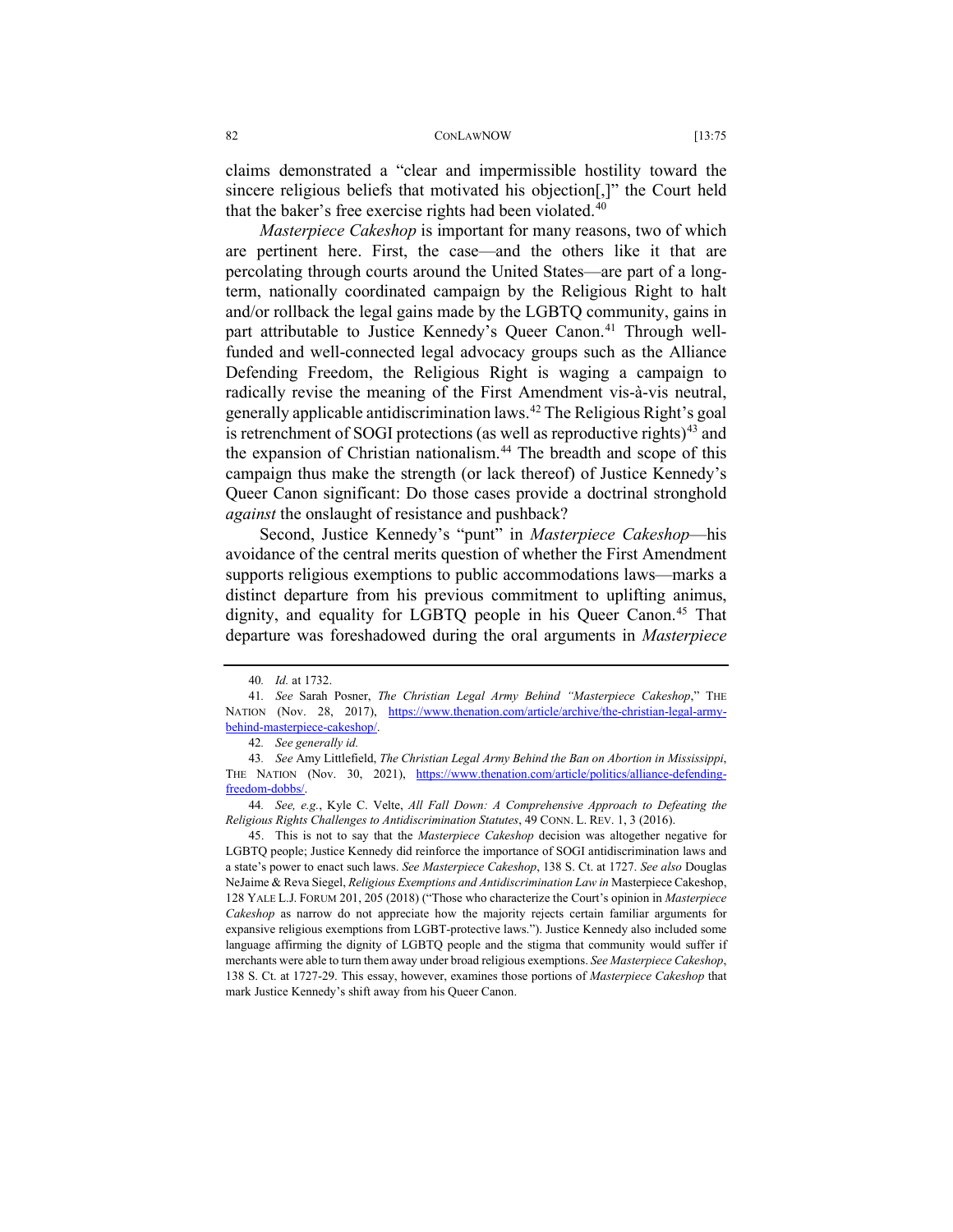*Cakeshop*. After a colloquy between Justice Gorsuch and David Cole, the attorney for the same-sex couple, in which Cole argued that turning away his clients constituted identity-based discrimination that was covered by Colorado's antidiscrimination statute, Justice Kennedy followed up:

Well, but this whole concept of identity is a slightly—suppose he says: Look, I have nothing against—against gay people. He says but I just don't think they should have a marriage because that's contrary to my beliefs. It's not— $\ldots$  It's not their identity; it's what they're doing.  $\ldots$ I think it's–*your identity thing is just too facile*. [46](#page-8-0)

Cole's response to this concern concisely explains why turning away a same-sex couple seeking to buy a wedding cake is, in fact, identity-based discrimination:

Well, Justice Kennedy, this Court faced that question in Bob Jones University. Bob Jones University said we're not discriminating on the basis of race; we allow black people to come into the school. We just refuse to admit those who are engaged in interracial marriages or advocate interracial dating. And this Court said that's race discrimination. That's identity-based discrimination, even if you treat others similarly.[47](#page-8-1)

Characterizing as "facile" the contention that it is SOGI discrimination to refuse to sell a wedding cake to a same-sex couple seems to contradict an understanding of how LGBTQ identity and SOGI discrimination are connected that Justice Kennedy evinced in his Queer Canon. His framing as superficial the argument that this is identity-based discrimination was jarring, disappointing, and concerning to those of us who were in the courtroom for the *Masterpiece Cakeshop* oral argument. It was a red flag that all was not well with the Queer Canon; that perhaps it was at risk of erosion or destabilization. It certainly seemed a turning point in Justice Kennedy's—and thus the Court's—conception of what SOGI discrimination means for LGBTQ dignity and equality, one that might have *doctrinal* significance in the future.

Moreover, Justice Kennedy used language in the *Masterpiece Cakeshop* opinion supportive of the baker seeking a religious exemption that is eerily like key language that he used to support same-sex couples seeking marriage equality in *Obergefell*. When writing about the baker's free speech claim in *Masterpiece Cakeshop*, Justice Kennedy described

<span id="page-8-1"></span><span id="page-8-0"></span><sup>46</sup>*. See* Transcript of Oral Argument at 86-87, Masterpiece Cakeshop v. Colorado Civil Rights Comm'n, 138 S. Ct. 1719 (2015) (No. 16-111) (emphasis added).

<sup>47</sup>*. Id.* at 87. *See also, e.g.*, Velte, *Why the Religious Right Can't*, *supra* note 33, at 90-93.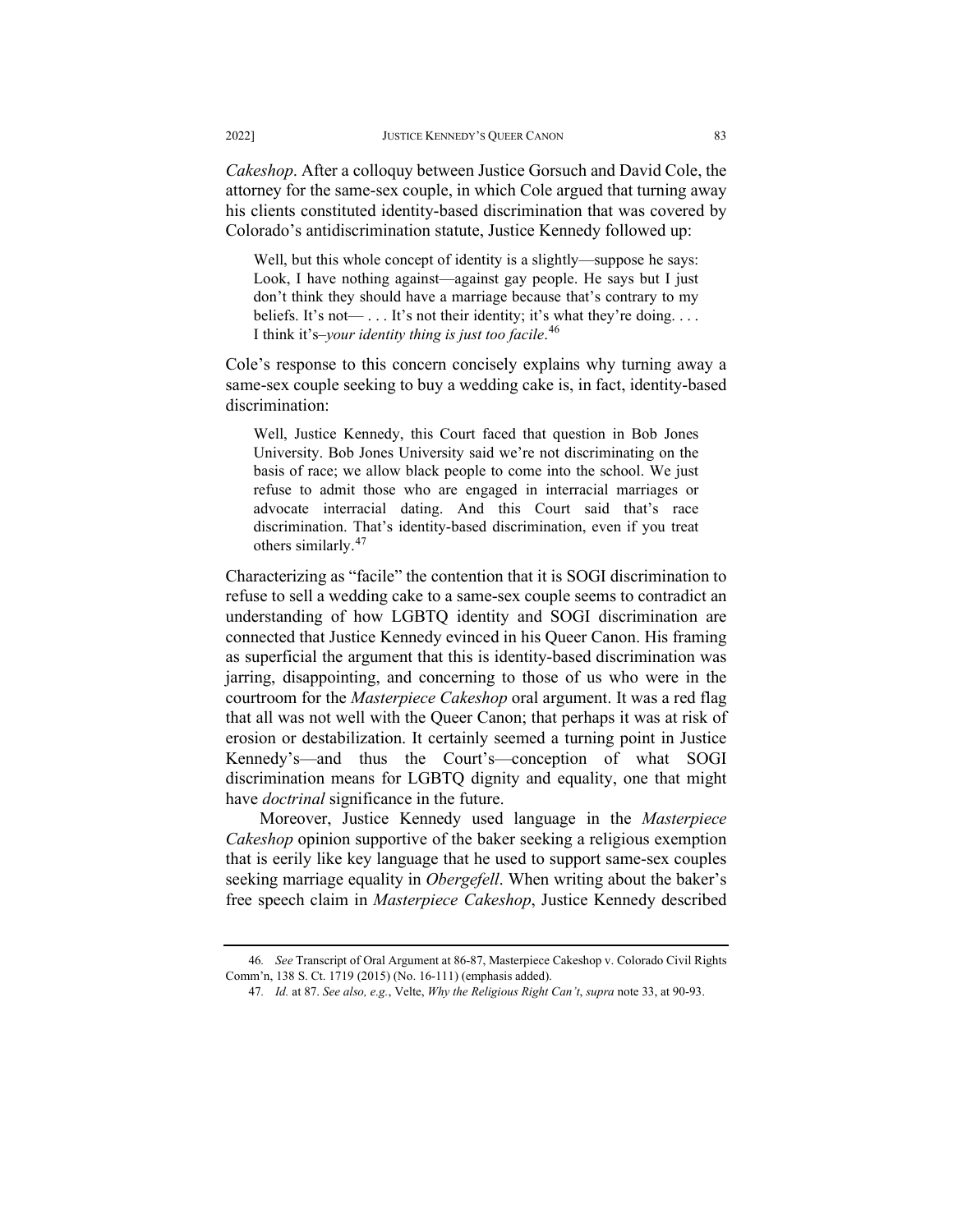### 84 CONLAWNOW [13:75]

that claim as "difficult"<sup>[48](#page-9-0)</sup> because "few persons who have seen a beautiful wedding cake might have thought of its creation as an exercise of protected speech."[49](#page-9-1) He continued, framing the claim as "an instructive example, however, of the proposition that the application of constitutional *freedoms in new contexts* can *deepen our understanding* of their meaning."<sup>[50](#page-9-2)</sup>

In *Obergefell*, Justice Kennedy used similar language, but to extend the rights of same-sex couples rather than to contract such rights: "*[C]hanged understandings of marriage are characteristic of a Nation where new dimensions of freedom* become apparent to new generations, often through perspectives that begin in pleas or protests and then are considered in the political sphere and the judicial process."[51](#page-9-3) When discussing the identification and protection of fundamental rights in *Obergefell*, Justice Kennedy evoked similar principles:

The nature of injustice is that we may not always see it in our own times. The generations that wrote and ratified the Bill of Rights and the Fourteenth Amendment *did not presume to know* the extent of freedom in all of its dimensions, and so they entrusted to future generations a charter protecting the right of all persons to enjoy liberty as we learn its meaning. When *new insight* reveals discord between the Constitution's central protections and a received legal stricture, a claim to liberty must be addressed.<sup>[52](#page-9-4)</sup>

The soaring language of dignity, liberty, and equality that marked *Obergefell*'s holding *in favor of LGBTQ people* found a new home in *Masterpiece Cakeshop*—to frame and support a holding in favor a party seeking to discriminate *against LGBTQ people*. Harnessing such language in *Masterpiece Cakeshop* to dismantle SOGI protections signaled an expressive shift: Notions of LGBTQ dignity, liberty, and equality are open to debate and contestation, notwithstanding the promise of dignity, liberty, and equality set forth in the Queer Canon. It might also prove to have signaled a doctrinal shift: It sets the stage for the Court to engage in LGBTQ exceptionalism by recognizing SOGI religious exemptions that would carve out wide swaths of antidiscrimination law as no longer protecting LGBTQ consumers.<sup>[53](#page-9-5)</sup>

<sup>48</sup>*. Masterpiece Cakeshop*, 138 S. Ct. at 1723.

<sup>49</sup>*. Id.*

<sup>50</sup>*. Id.* (emphasis added).

<sup>51</sup>*. Obergefell*, 576 U.S. at 660 (emphasis added).

<sup>52</sup>*. Id.* at 664 (emphasis added).

<span id="page-9-5"></span><span id="page-9-4"></span><span id="page-9-3"></span><span id="page-9-2"></span><span id="page-9-1"></span><span id="page-9-0"></span><sup>53</sup>*. See, e.g.*, Carlos A. Ball, *Against LGBT Exceptionalism in Religious Exemptions from Antidiscrimination Obligations*, 31 J. CIV. RTS. & ECON. DEV. 233, 237-38 (2018).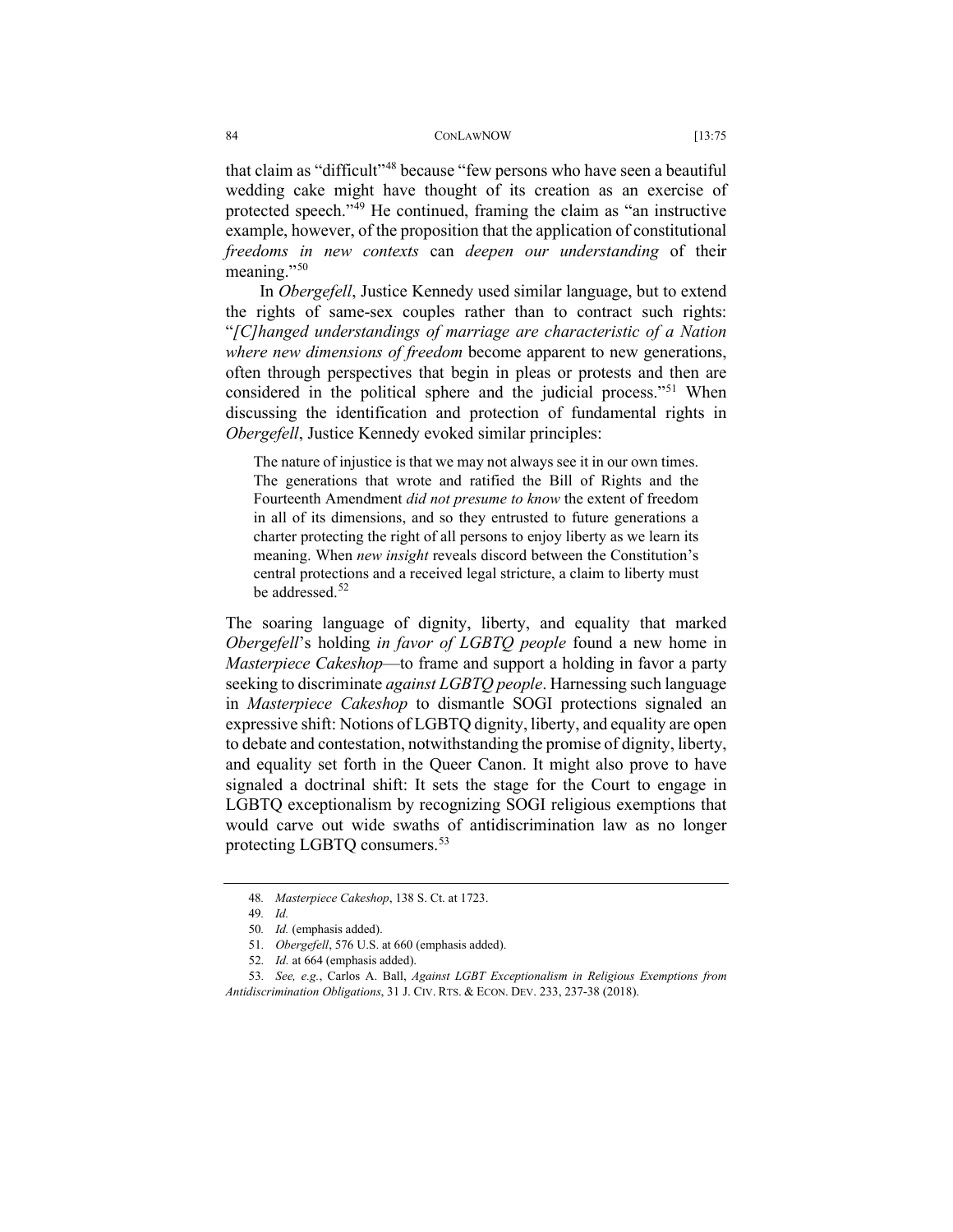Finally, Justice Kennedy's finding of religious hostility in the first instance arguably marks a shift away from his Queer Canon generally and away from the animus doctrine in particular. Justice Kennedy found hostility to religion in several comments made by commissioners in the administrative adjudication of the baker's claims. One such comment noted that religion had been used throughout history to justify the violations of human rights, such as religious justifications for slavery in the United States and the Holocaust in Germany.<sup>[54](#page-10-0)</sup> Although this is true as an historical fact,<sup>[55](#page-10-1)</sup> Justice Kennedy appears to have considered that comment and others like it<sup>[56](#page-10-2)</sup> as evidence of bias, animus, or hostility toward the baker and his sincerely held religious beliefs.<sup>[57](#page-10-3)</sup> He did so despite conceding that the commissioners' statements, were "susceptible of different interpretations."[58](#page-10-4)

Justice Kennedy's characterization of the commissioner's remarks as grounded in religious hostility is connected to the larger concern, seemingly shared by Justice Kennedy and the Court's conservative wing, that today's exemption seekers are being unjustifiably branded as bigots.<sup>[59](#page-10-5)</sup> The concern over branding today's exemption seekers as bigots loomed large in *Masterpiece Cakeshop* and in *Fulton*. The fact that Justice Kennedy declined to consider statements concerning historic use of religion as justifications for discrimination as just that—historical *fact* and instead chose to consider them as revealing hostility, bias, animus, and/or bigotry marks a normative and rhetorical shift of which LGBTQ rights advocates should take heed. $60$  More specifically, the animus doctrine leveraged by Justice Kennedy to find in favor of LGBTQ people in the Queer Canon likely will find a chilly reception if made in future religious exemptions cases—to claim that religious exemption seekers are

<sup>54</sup>*. Masterpiece Cakeshop*, 138 S. Ct. at 1729.

<span id="page-10-1"></span><span id="page-10-0"></span><sup>55</sup>*. See generally, e.g.*, LINDA C. MCCLAIN, WHO'S THE BIGOT? LEARNING FROM CONFLICTS OVER MARRIAGE AND CIVIL RIGHTS LAW (2020).

<span id="page-10-2"></span><sup>56</sup>*. See Masterpiece Cakeshop*, 138 S. Ct. at 1729 (noting that the same commissioner stated: "And to me it is one of the most despicable pieces of rhetoric that people can use to—to use their religion to hurt others.").

<span id="page-10-3"></span><sup>57.</sup> Reacting to these comments, Justice Kennedy wrote: "This sentiment is inappropriate for a Commission charged with the solemn responsibility of fair and neutral enforcement of Colorado's antidiscrimination law—a law that protects against discrimination on the basis of religion as well as sexual orientation"—thus suggesting such comments are evidence of discriminatory bias or animus toward the baker. *Masterpiece Cakeshop*, 138 S. Ct. at 1729. *See also* Transcript of Oral Argument, *supra* note 46, at 52 (discussing concerns of bias against the baker by some members of the commission).

<sup>58</sup>*. Masterpiece Cakeshop*, 138 S.Ct. at 1729.

<span id="page-10-6"></span><span id="page-10-5"></span><span id="page-10-4"></span><sup>59</sup>*. See, e.g.,* Kyle C. Velte, *Lessons for LGBTQ Rights Advocates from* Who's The Bigot?, 36 J.L. & RELIGION 341, 343 (2021).

<sup>60</sup>*. See id.*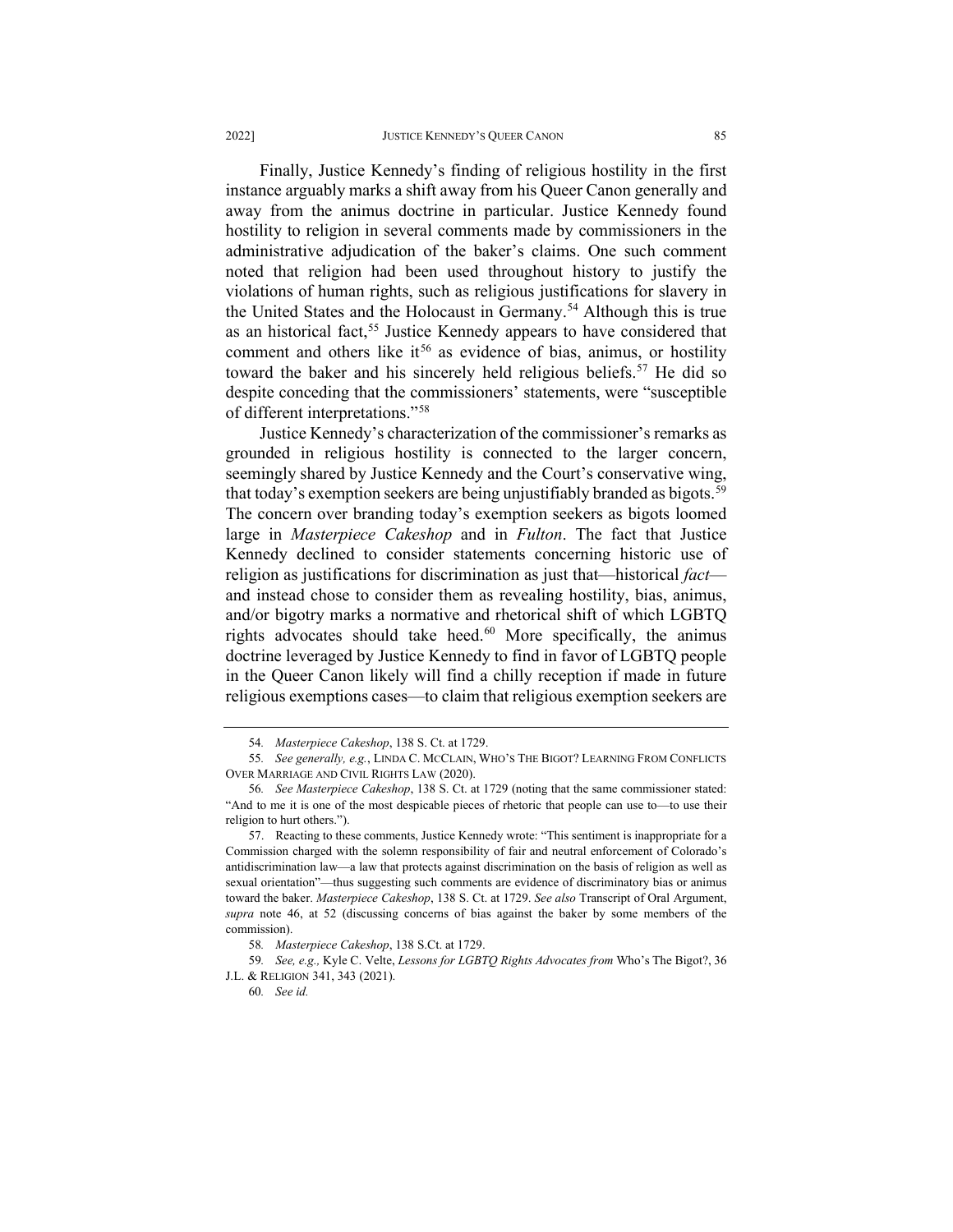#### 86 CONLAWNOW [13:75

acting from a place of anti-LGBTQ animus is to feed directly into the concern of some justices that the exemption seekers are being branded as bigots, a result these justices have made clear they will not stand for. As a result, animus doctrine seems a dead letter, at least in religious exemption cases.

In sum, Justice Kennedy's reasoning and rhetoric in *Masterpiece Cakeshop* matter: They appear to provide a doctrinal and normative opening *for* the onslaught of resistance and pushback against LGBTQ equality in ways that destabilize the Queer Canon.

One final observation is important for what follows in this essay. Many LGBTQ organizations, advocates, and allies reacted optimistically to the *Masterpiece Cakeshop* decision by framing it as a "narrow" decision that did little harm to antidiscrimination law's continuing protections of LGBTQ people.<sup>[61](#page-11-0)</sup> I contend that the narrowness narrative is inaccurate and dangerous. While the substantive legal principle underlying *Masterpiece Cakeshop* may arguably be narrow (religious hostility by adjudicative bodies is constitutionally impermissible), its questionable application to the facts in *Masterpiece Cakeshop* together with the expressive and normative messages sent by Justice Kennedy's decision, open the door to further, future destabilization of the Queer Canon, a topic I turn to next.

# *C. Threatening Constitutional Equality? What* Bostock *and* Fulton *Might Tell Us About the Precarity of the Queer Canon in a Post-Justice Kennedy Era*

## 1. *Bostock v. Clayton County*

In June 2020, the Court issued its first LGBTQ decision since Justice Kennedy's retirement: *Bostock v. Clayton County*. [62](#page-11-1) In a 6-3 opinion authored by Justice Gorsuch, the Court held that Title VII's prohibition of sex discrimination in employment extends to SOGI discrimination.<sup>[63](#page-11-2)</sup> This was a tremendous victory for LGBTQ people in the employment

<span id="page-11-0"></span><sup>61</sup>*. See, e.g.*, Nick Morrow, *Narrow Scope of SCOTUS Ruling in Masterpiece Cakeshop Case Does Not Change Civil Rights Laws, Human Rights Campaign* (June 4, 2018), [https://www.hrc.org/news/narrow-scope-of-scotus-ruling-in-masterpiece-cakeshop-case-does-not](https://www.hrc.org/news/narrow-scope-of-scotus-ruling-in-masterpiece-cakeshop-case-does-not-change/)[change/;](https://www.hrc.org/news/narrow-scope-of-scotus-ruling-in-masterpiece-cakeshop-case-does-not-change/) NCLR Statement: Masterpiece Cakeshop, National Center for Lesbian Rights (June 4, 2018), [https://www.nclrights.org/about-us/press-release/nclr-statement-masterpiece-cakeshop/.](https://www.nclrights.org/about-us/press-release/nclr-statement-masterpiece-cakeshop/) 

<sup>62.</sup> 140 S. Ct. 1731 (2020).

<span id="page-11-2"></span><span id="page-11-1"></span><sup>63</sup>*. Id.* at 1742 ("The statute's message for our cases is equally simple and momentous: An individual's homosexuality or transgender status is not relevant to employment decisions. That's because it is impossible to discriminate against a person for being homosexual or transgender without discriminating against that individual based on sex.").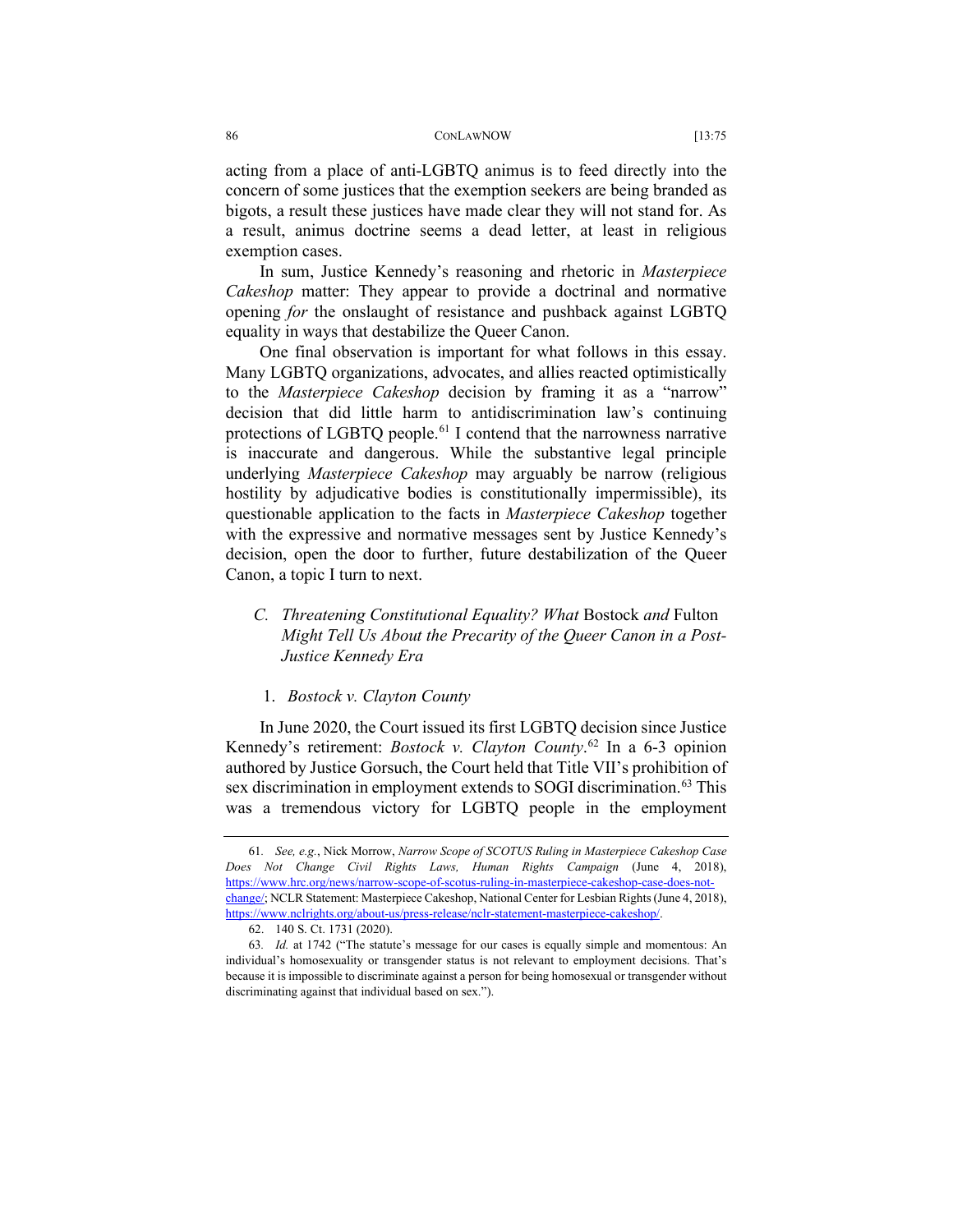context,<sup>[64](#page-12-0)</sup> and likely beyond.<sup>[65](#page-12-1)</sup> That victory, however, is not without caveats; there is a "both/and" reality to the *Bostock* decision to which LGBTQ-rights advocates should attend. It is *both* a victory for LGBTQ people that demonstrates the Queer Canon can continue to do positive work in providing a doctrinal stronghold *against* the onslaught of resistance and pushback *and* an example of Justice Kennedy's decision in *Masterpiece Cakeshop* providing a doctrinal and normative opening *for* the onslaught of resistance to and pushback against the Queer Canon.

The first contention—that the Queer Canon continued to hold in *Bostock*—is evidenced not just by the pro-LGBTQ holding but by the fact that one of the Court's conservative justices authored the opinion and was joined by the conservative Chief Justice. In the run up to the decision, many on the political left lamented that the opinion was bound to be negative for LGBTQ people given Justice Kennedy's departure from the Court.<sup>[66](#page-12-2)</sup> They were wrong. And while Justice Gorsuch did not explicit rely on the Queer Canon in his reasoning—instead utilizing a purportedly straightforward textualist approach<sup> $67$ </sup>—the Queer Canon and its legacy of establishing background norms of LGBTQ dignity and equality arguably played a normative, if not doctrinal, role in Justice Gorsuch's consideration of the case. Put another way, the Queer Canon shifted the legal and normative landscape over the past quarter century in ways that have baked normative and doctrinal LGBTQ equality and dignity into the public consciousness and culture, including into the Court's culture. While it might go unacknowledged, it nonetheless is there, having established a new, more inclusive, baseline norm upon which new cases

<span id="page-12-0"></span><sup>64</sup>*. See, e.g.*, Nina Totenberg, *Supreme Court Delivers Major Victory To LGBTQ Employees*, NPR (June 15, 2020), [https://www.npr.org/2020/06/15/863498848/supreme-court-delivers-major](https://www.npr.org/2020/06/15/863498848/supreme-court-delivers-major-victory-to-lgbtq-employees/)[victory-to-lgbtq-employees/.](https://www.npr.org/2020/06/15/863498848/supreme-court-delivers-major-victory-to-lgbtq-employees/) 

<span id="page-12-1"></span><sup>65</sup>*. See, e.g.*, Sharita Gruberg, *Beyond* Bostock: *The Future of LGBTQ Civil Rights*, CENTER FOR AMERICAN PROGRESS (Aug, 26, 2020), [https://www.americanprogress.org/article/beyond](https://www.americanprogress.org/article/beyond-bostock-future-lgbtq-civil-rights/)[bostock-future-lgbtq-civil-rights/.](https://www.americanprogress.org/article/beyond-bostock-future-lgbtq-civil-rights/)

<span id="page-12-2"></span><sup>66</sup>*. See, e.g.,* The Daily, *A Landmark Supreme Court Ruling*, N.Y. TIMES (June 16, 2020), [https://www.nytimes.com/2020/06/16/podcasts/the-daily/supreme-court-lgbtq.html/.](https://www.nytimes.com/2020/06/16/podcasts/the-daily/supreme-court-lgbtq.html/) *But see* Katie R. Eyer, *Understanding the Role of Textualism and Originalism in the LGBT Title VII Cases*, ACS EXPERT FORUM (Apr. 26, 2019), [https://www.acslaw.org/expertforum/understanding-the-role-of](https://www.acslaw.org/expertforum/understanding-the-role-of-textualism-and-originalism-in-the-lgbt-title-vii-cases/)[textualism-and-originalism-in-the-lgbt-title-vii-cases/.](https://www.acslaw.org/expertforum/understanding-the-role-of-textualism-and-originalism-in-the-lgbt-title-vii-cases/)

<span id="page-12-3"></span><sup>67</sup>*. Bostock*, 140 S. Ct. at 1737 ("When the express terms of a statute give us one answer and extratextual considerations suggest another, it's no contest. Only the written word is the law, and all persons are entitled to its benefit."). *But see* Marc Spindelman, Bostock's *Paradox: Textualism, Legal Justice, and the Constitution*, 69 BUFF. L. REV. 553, 594-95 (2021) ("Insofar as *Bostock*'s reading of Title VII's sex discrimination rule depends on a rule-of-law conception of legal justice that is itself not found within Title VII's text, *Bostock* cannot be the pure textualist ruling that it maintains.").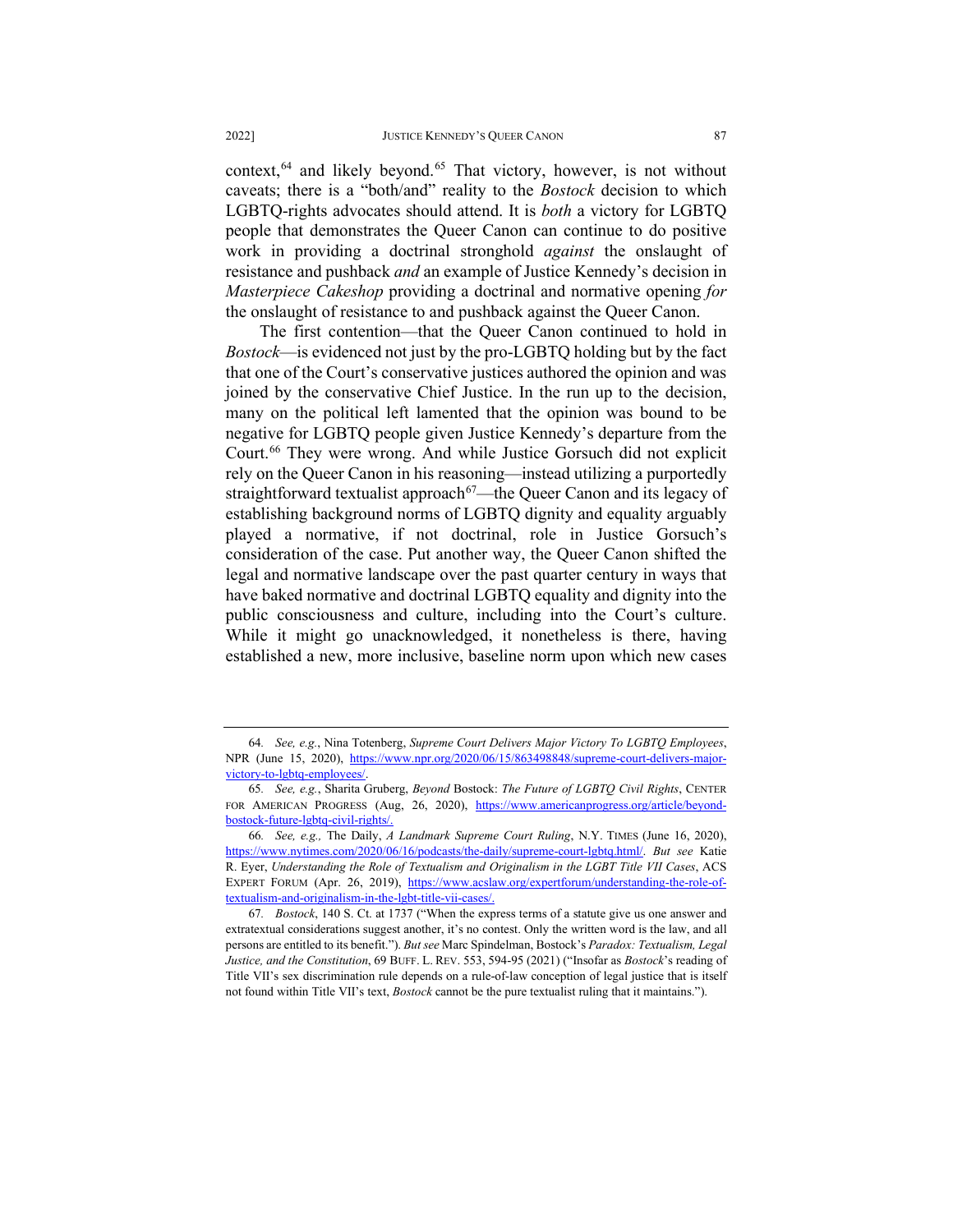### 88 CONLAWNOW [13:75]

are decided.[68](#page-13-0) Moreover, *Bostock* lays the doctrinal groundwork for future advances for LGBTQ equality, such as a declaration that SOGI constitutes a quasi-suspect class subject to intermediate scrutiny under the Equal Protection Clause—a decision likely to be grounded in *Bostock and* in the Queer Canon.

The second contention—that the Queer Canon showed signs of cracking—is evidenced by Justice Gorsuch's discussion of the possibility of religious exemptions to Title VII.<sup>[69](#page-13-1)</sup> He noted that the "employers fear that complying with Title VII's requirement in cases like ours may require some employers to violate their religious convictions," to which he responded: "We are also deeply concerned with preserving the promise of the free exercise of religion enshrined in our Constitution[.]"<sup>[70](#page-13-2)</sup> Although he noted that the religious exemption question was not presented in this case and would thus be saved for another day, he did hint that the Court might be open to creating religious exemptions to Title VII through the application of the Religious Freedom Restoration Act ("RFRA").<sup>[71](#page-13-3)</sup>

[L]egal justice—understood to implicate an abstract formal equality principle—may, on a certain account of it, be thought of as not simply a background rule-of-law rule governing statutory interpretation, but as a background rule-of-law rule that effectively supplies an implied term of statutory text. Recognizing the prospects of such an argument in the context of *Bostock* and Title VII, it still leaves *Bostock*'s pro-LGBT specification of the abstract formal equality principle to consider. Before *Bostock* anyway, as a positive law matter, the pro-LGBT specification of the abstract ideal of legal justice was not a basic rule-of-law condition, meaning that it—if not the abstract principle of formal equality from which it derives—remained at the time of decision in *Bostock* an extra-textualist value. *Bostock*'s reliance on it is thus an extra-textualist consideration inconsistent with its selfrepresentation as an uncomplicatedly "straightforward" textualist ruling grounded in nothing more than Title VII's "plain" or "clear" statutory text.

<span id="page-13-1"></span>Spindelman, *supra* note 67, at 594-94, n.139.

<span id="page-13-0"></span><sup>68</sup>*. See generally, e.g.*, Mark Tushnet, *State Action, Social Welfare Rights, and the Judicial Role: Some Comparative Observations,* 3 CHI. J. INT'L L. 435, 442-43 (2002); Hiroshi Motomura, *Immigration Law After a Century of Plenary Power: Phantom Constitutional Norms and Statutory Interpretation*, 100 YALE L.J. 545, 549 (1990) (noting that "'constitutional' norms provide the background context that informs our interpretation of statutes and other subconstitutional texts."); William N. Eskridge, Jr. & Philip P. Frickey, *Foreword: Law as Equilibrium*, 108 HARV. L. REV. 26, 66 (1994) ("An interpretive regime is a system of background norms and conventions against which the Court will read statutes."). As Spindelman observes:

<sup>69</sup>*. Bostock,* 140 S. Ct. at 1754.

<sup>70</sup>*. Id.*

<span id="page-13-3"></span><span id="page-13-2"></span><sup>71</sup>*. Id.* RFRA "prohibits the federal government from substantially burdening a person's exercise of religion unless it demonstrates that doing so both furthers a compelling governmental interest and represents the least restrictive means of furthering that interest." *Id.* (citing RFRA, 42 U.S.C. § 2000bb et seq.).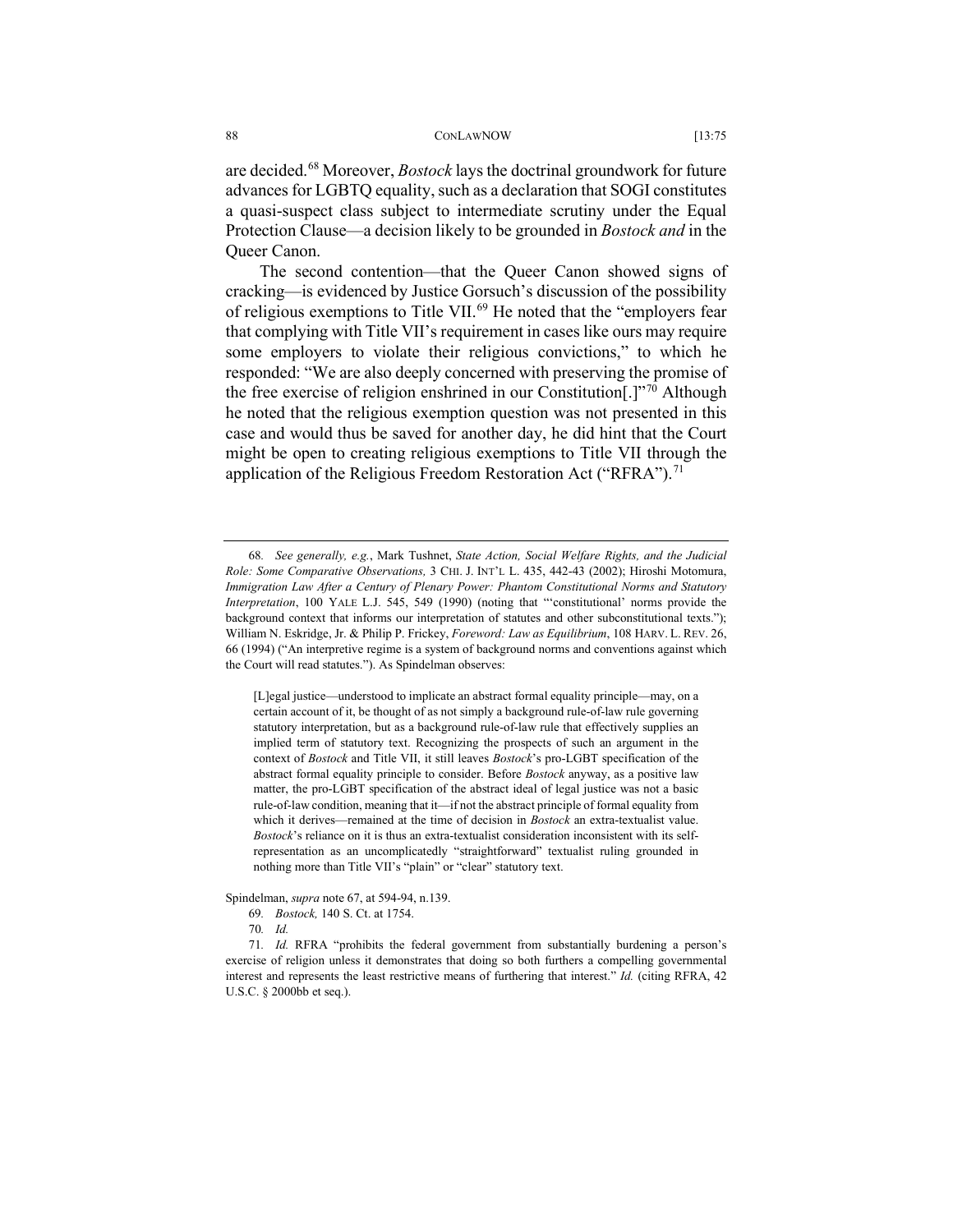While certainly not the only reason for this indication of the Court's openness to carving out religious exemptions to Title VII via RFRA, Justice Kennedy's *Masterpiece Cakeshop* decision arguably provides the normative and doctrinal opening for such a move. In this way, *Masterpiece Cakeshop* might be viewed as the bridge between the strength of the Queer Canon and that canon's current precarity. Put another way, the Queer Canon and its current fragility (as demonstrated in *Bostock* and *Fulton*) are connected through *Masterpiece Cakeshop*. That precarity is further illustrated in Justice Gorsuch's statement in *Bostock* that "[b]ecause RFRA operates as a kind of super statute, displacing the normal operation of other federal laws, it might supersede Title VII's commands in appropriate cases."[72](#page-14-0) Although dicta, this language further indicates the Court's willingness to carve out religious exemptions in the future and building on *Masterpiece Cakeshop* to do so. Justice Gorsuch's language in this regard continues the destabilization of LGBTQ rights that Kennedy helped to usher in in *Masterpiece Cakeshop*.

# 2. *Fulton v. City of Philadelphia*

*Fulton* is the Court's most recent LGBTQ decision. The question in *Fulton* was whether a faith-based foster care agency, Catholic Social Services ("CSS"), which contracted with the City of Philadelphia to provide screening of prospective foster parents, could claim a religious exemption to the city's antidiscrimination ordinance and the contract's nondiscrimination clause so that it could decline to certify same-sex couples as foster parents.<sup>[73](#page-14-1)</sup> CSS based its religious exemption claim on the First Amendment's Free Exercise and Free Speech Clauses.<sup>[74](#page-14-2)</sup>

Leaving the free speech claim for another day, the Court unanimously held that the city violated the Free Exercise Clause when it denied CSS a religious exemption.<sup>[75](#page-14-3)</sup> But it did so without answering the question also left unanswered in *Masterpiece Cakeshop*, namely whether the First Amendment requires religious exemptions from state or local public accommodations laws.[76](#page-14-4)

Instead, the Court based its decision on the fact that the contract itself contained a provision allowing the city to grant an exception to the

<sup>72</sup>*. Bostock*, 140 S. Ct. at 1754.

<span id="page-14-1"></span><span id="page-14-0"></span><sup>73</sup>*. Fulton*, 141 S. Ct. 1868, 1875-76 (2021). CSS's religious exemption claim was based on its sincerely held religious belief that marriage is a sacred bond between a man and a woman. *Id.* at 1875.

<sup>74</sup>*. Id.*

<sup>75</sup>*. Id.* at 1881-82.

<span id="page-14-4"></span><span id="page-14-3"></span><span id="page-14-2"></span><sup>76</sup>*. Id.* at 1881. The Court held that foster care agencies are not public accommodations under the city's public accommodations law, therefore taking CSS out of the purview of that law. *Id.*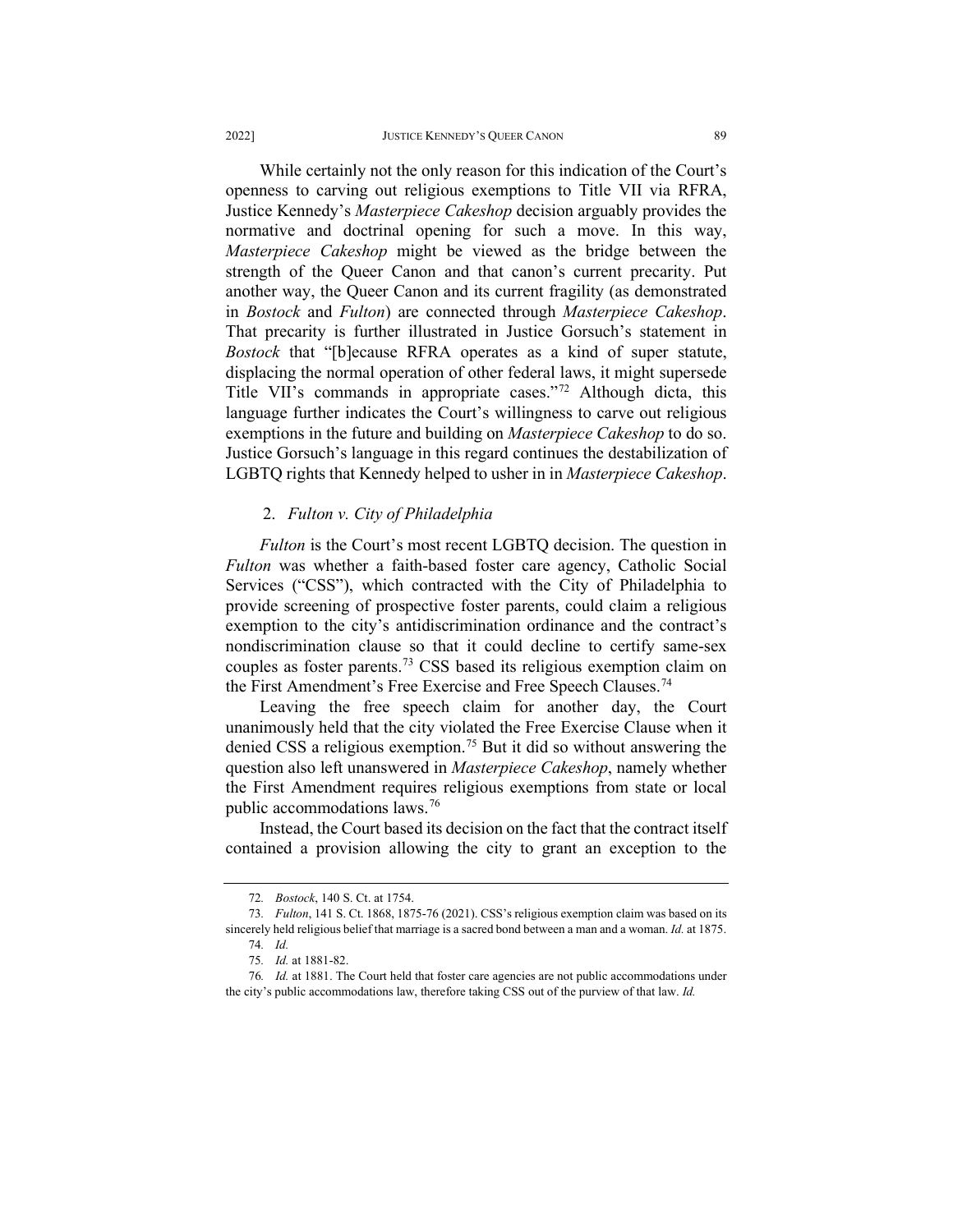### 90 CONLAWNOW [13:75

contract's antidiscrimination clause and to do so at a city commissioner's sole discretion.<sup>77</sup> This possibility of discretionary exemptions rendered the contract provision not generally applicable and thus subject to strict judicial scrutiny.<sup>[78](#page-15-1)</sup> The Court held that the city did not carry this burden and thus unconstitutionally burdened CSS's right to free religious exercise.[79](#page-15-2)

As was the case in *Masterpiece Cakeshop*, during oral argument in *Fulton* some members of the Court expressed a concern that today's exemption seekers are unfairly being branded as bigots, rather than cast as honorable people of faith with sincerely held religious beliefs.<sup>80</sup> Again, Justice Kennedy's decision in *Masterpiece Cakeshop* arguably provided a baseline norm vis-à-vis notions of religious hostility and the framing of religious exemption claimants that flips the victimhood narrative—from framing LGBTQ people as victims of longstanding, historic subordination and marginalization to framing traditional Christians as victims of an increasingly secularized society that brands these believers as intolerant at best and bigoted at worst.<sup>[81](#page-15-4)</sup>

As noted above, this flipped narrative, supported by Justice Kennedy's *Masterpiece Cakeshop* decision, likely means that animus argument in future cases—that claims for religious exemptions should be denied because exemption seekers are acting from a place of impermissible animus toward LGBTQ people—likely will have little purchase with most members of the Court. In this respect, a key tenant of the Queer Canon—the animus doctrine—appears to no longer be a viable arrow in the quiver of LGBTQ-rights advocates, a result likely made possible in part by the destabilization of the Queer Canon by Justice Kennedy himself in *Masterpiece Cakeshop* and its extension in *Fulton*.

As was the case with *Masterpiece Cakeshop*, the reaction of LGBTQ advocacy organizations to the *Fulton* decision was largely positive, framing the case as narrow and thus not a loss for LGBTQ equality notwithstanding that the Court had just ruled that CSS may refuse to certify same-sex couples as foster parents.<sup>[82](#page-15-5)</sup> Some even characterized the

<sup>77</sup>*. Id.*

<sup>78</sup>*. Id.* at 1881-82.

<sup>79</sup>*. Id.*

<span id="page-15-3"></span><span id="page-15-2"></span><span id="page-15-1"></span><span id="page-15-0"></span><sup>80</sup>*. See* Transcript of Oral Argument at 38-40, 112-14, Fulton v. City of Philadelphia, 141 S. Ct. 1868 (2021).

<sup>81</sup>*. See, e.g.*, Velte¸ *Postponement as Precedent*, *supra* note 35, at 48-49.

<span id="page-15-5"></span><span id="page-15-4"></span><sup>82</sup>*. See, e.g.*, Statement in Response to Supreme Court Decision on Fulton v. City of Philadelphia, Pennsylvania, NATIONAL LGBTQ TASK FORCE (June 17, 2021), [https://www.thetaskforce.org/statement-in-response-to-supreme-court-decision-on-fulton-v-city-of](https://www.thetaskforce.org/statement-in-response-to-supreme-court-decision-on-fulton-v-city-of-philadelphia-pennsylvania/)[philadelphia-pennsylvania/](https://www.thetaskforce.org/statement-in-response-to-supreme-court-decision-on-fulton-v-city-of-philadelphia-pennsylvania/) ("The Court's narrow ruling applies only to the City of Philadelphia's